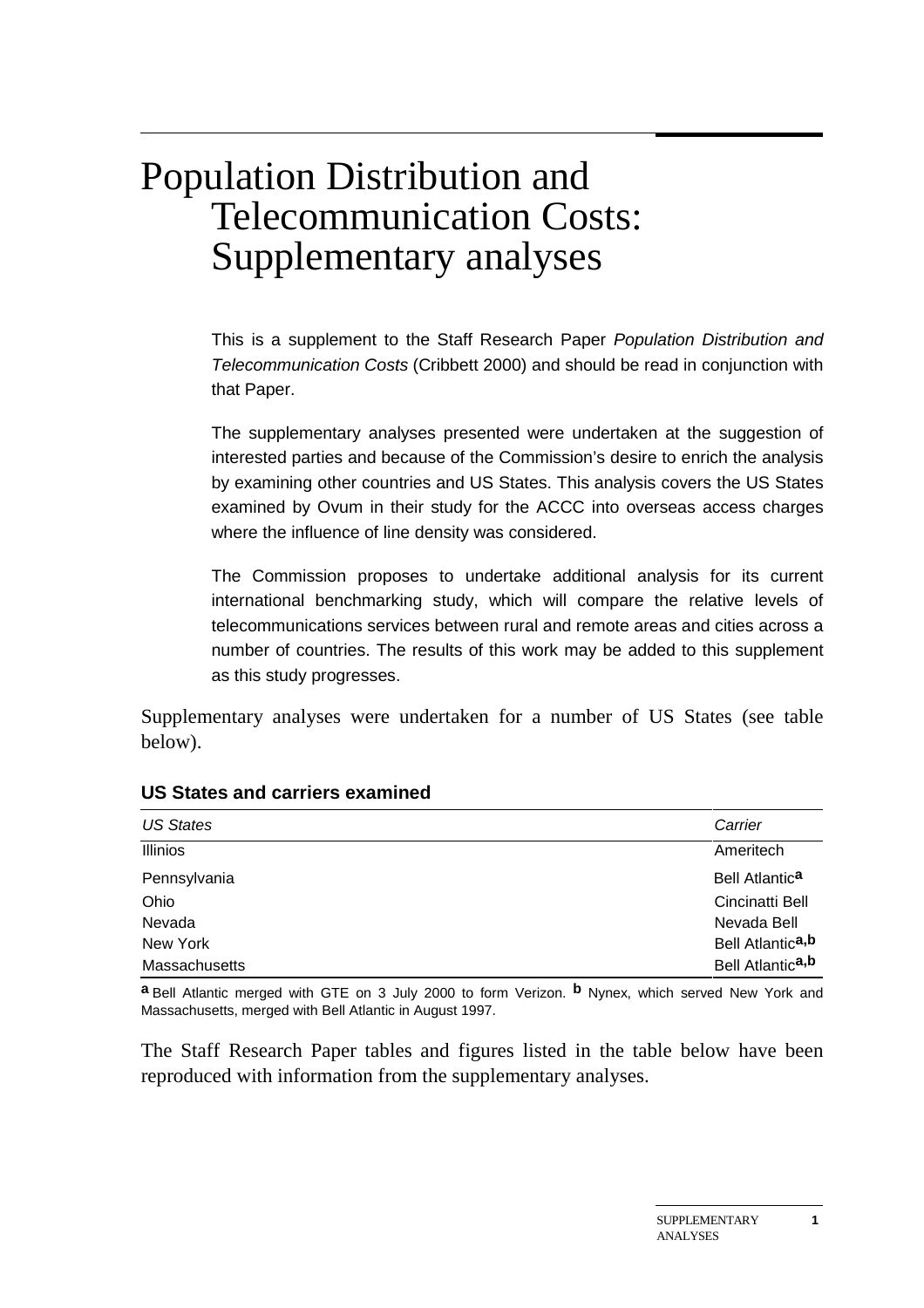| Title                                                                               | Table | Figure | <b>Staff Paper</b><br>page no. |
|-------------------------------------------------------------------------------------|-------|--------|--------------------------------|
| Average lines per person by US State                                                | 3.3   |        | 19                             |
| Line density CDF                                                                    |       | 3.4    | 20                             |
| Line density PDF                                                                    |       | 3.5    | 21                             |
| Line density CDF in low density areas                                               |       | 3.6    | 22                             |
| Distribution of line density by cost schedule category                              | 4.2   |        | 27                             |
| Indexes of average line costs by US States                                          | 4.3   |        | 27                             |
| Indexes of line costs in low density areas using the<br>adjusted BCPM cost schedule | 4.4   |        | 29                             |
| Indexes of line costs in low density areas using the<br>adjusted HAI cost schedule  | 4.5   |        | 29                             |

# **Tables and figures in Staff Paper reproduced for supplementary US States**

The tables and figures below have the same numbers as the corresponding numbers in the Staff Paper.

## Table 3.3 **Australia and selected US State average lines per person**

|                 | Lines per person |
|-----------------|------------------|
| Australia       | 0.5188           |
| <b>Illinios</b> | 0.6645           |
| Pennsylvania    | 0.6617           |
| Ohio            | 0.7203           |
| Nevada          | 0.7203           |
| New York        | 0.7008           |
| Massachusetts   | 0.7299           |

**a** Australian lines per person from World Telecommunications Development Report, Universal Access, International Telecommunications Union, March 1998. US State estimates of lines per person based on US Census Bureau 1999 and US Federal Communications Commission 1999 — see appendix B.

Source: International Telecommunications Union 1998, US Census Bureau 1999, US Federal Communications Commission 1999, Appendix B.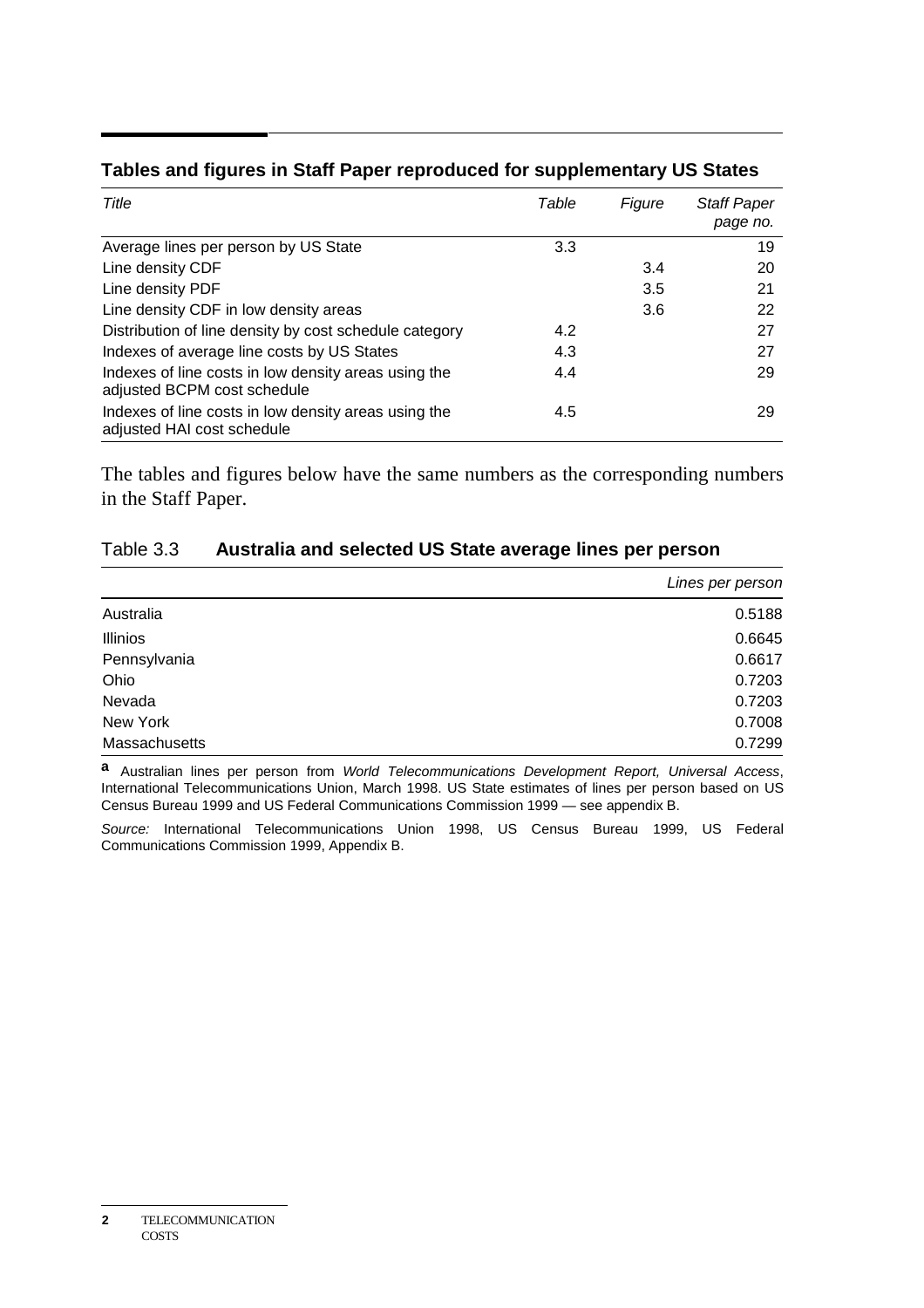

Figure 3.4 **Line density — cumulative distribution functions**

**Note** The darker line represents Australia's cumulative distribution function (CDF). Each country's CDF represents the proportion of total lines at or below a given line density.

**3**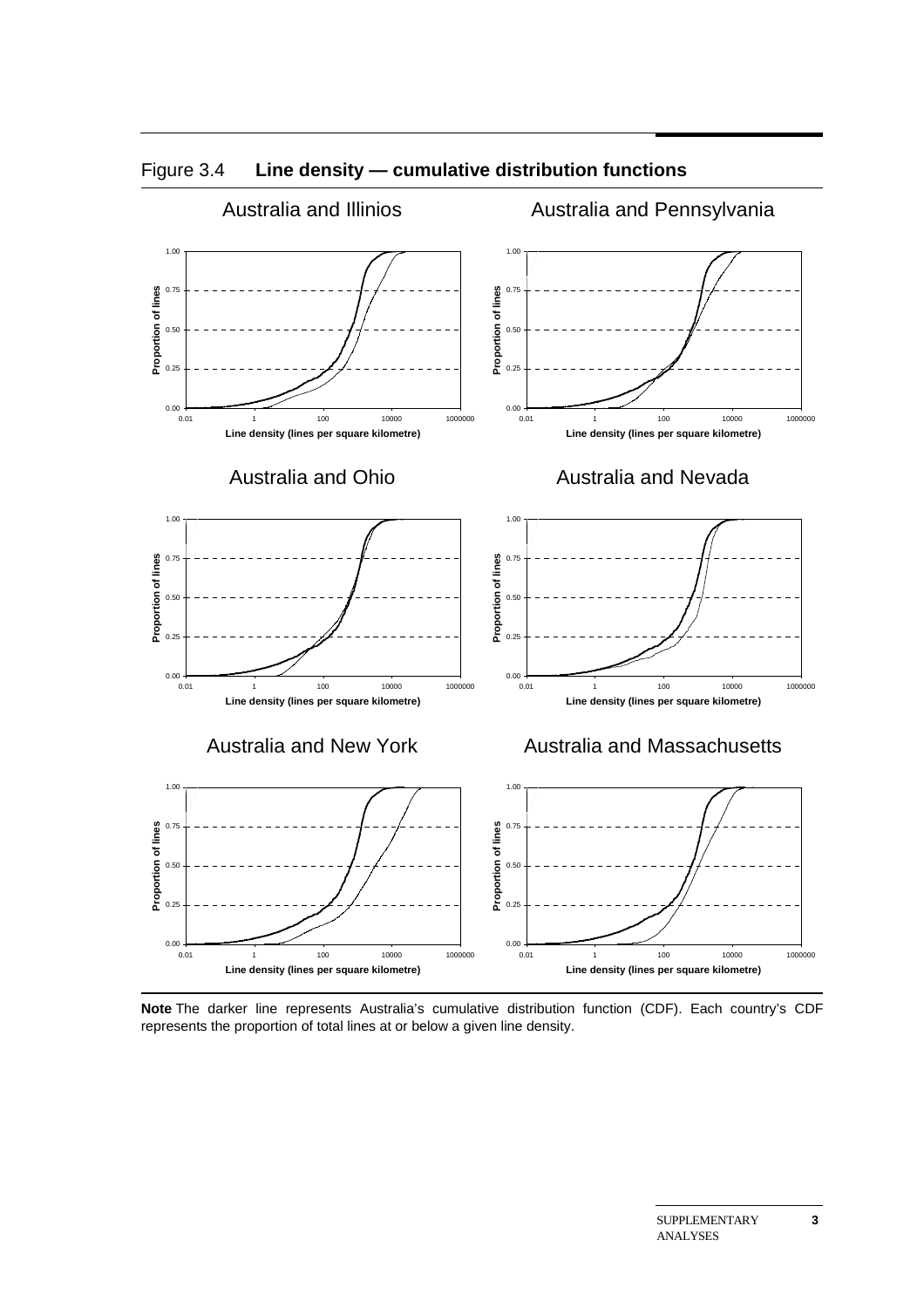

## Figure 3.5 **Line density — probability density functions**

**Note** The darker line represents Australia's probability density function (PDF). Each country's PDF represents the concentration (or probability density) of population at that population density. The area under a PDF curve, between two population densities, represents the proportion of population within that range.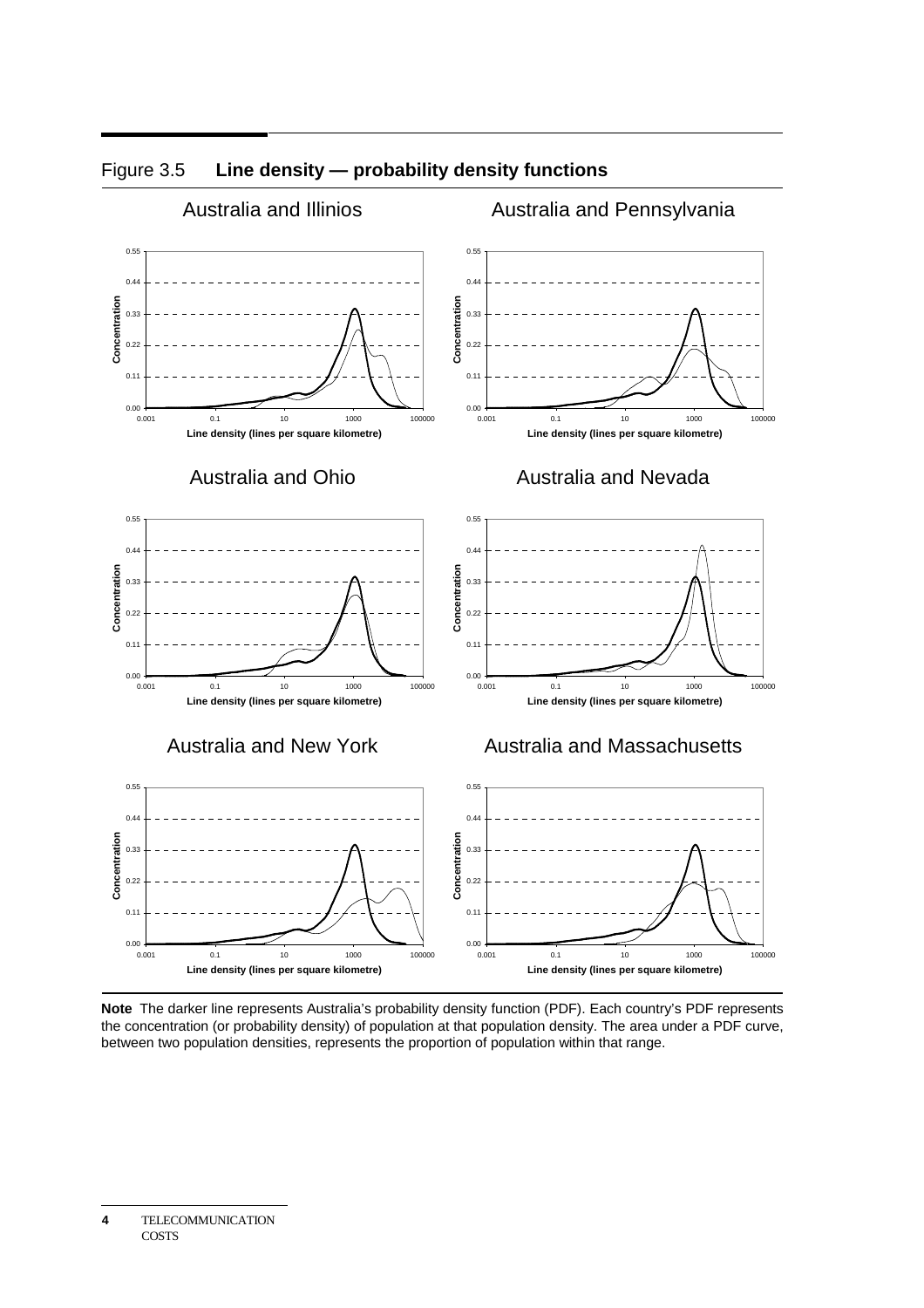

 $0.00 - 0.001$ 

0.01

## Figure 3.6 **Line density — cumulative distribution functions in low-density areas**

**Note** The darker line represents Australia.

0.001 0.01 0.1 1 10 **Line density (lines per square kilometre)**

 $0.00 - 0.001$ 

0.01

0.001 0.01 0.1 1 10 **Line density (lines per square kilometre)**

**5**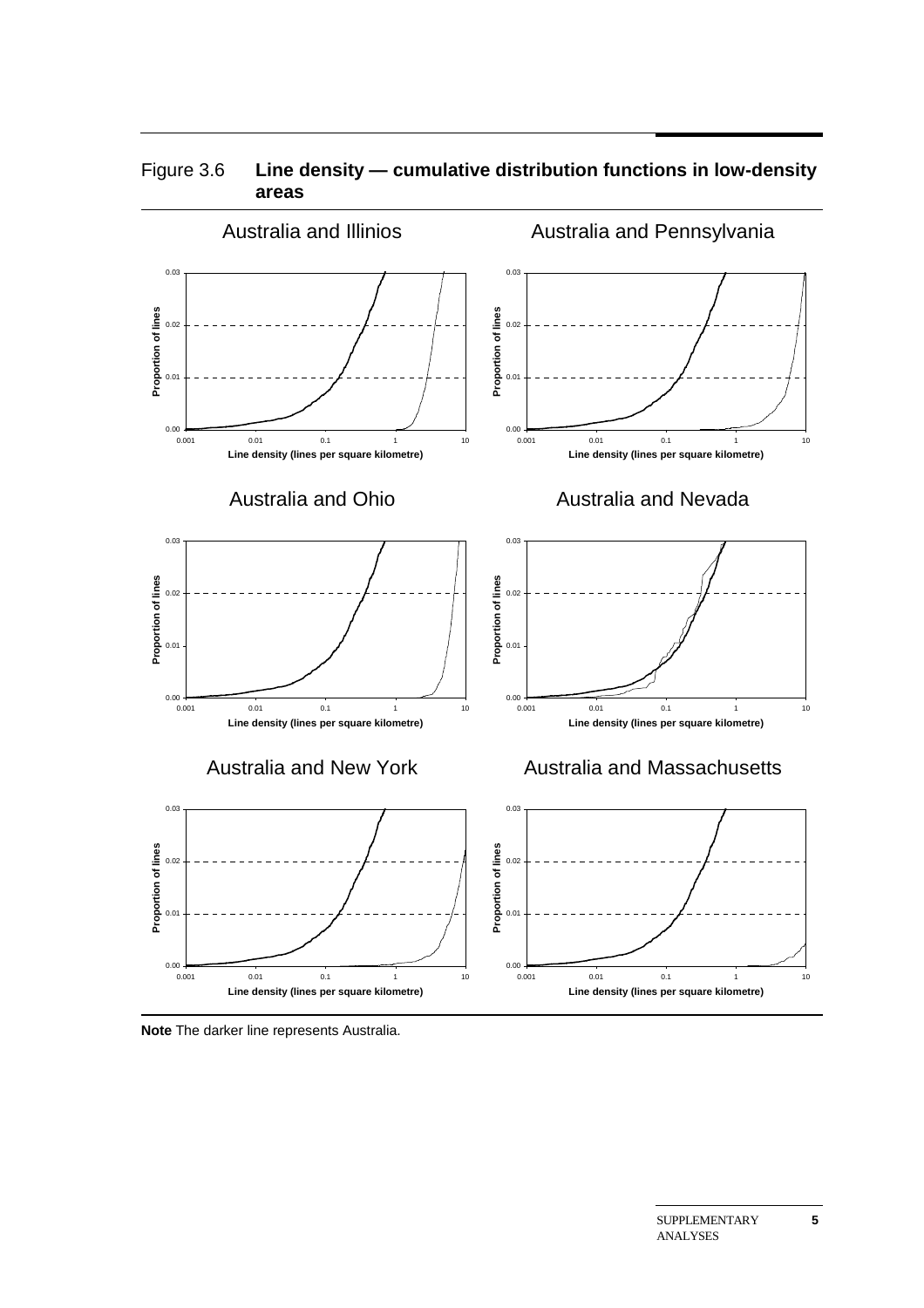|                                                               |           |                   |                   | <b>Country or State</b> |             |                   |                   |
|---------------------------------------------------------------|-----------|-------------------|-------------------|-------------------------|-------------|-------------------|-------------------|
| Line density<br>categories<br>(lines per square<br>kilometre) | Australia | <b>Illinois</b>   | Pennsylvania      |                         | Ohio Nevada | New<br>York       | Massachusetts     |
| $0$ to $0.1$                                                  | 0.70      | 0.00 <sup>a</sup> | 0.00              | 0.00                    | 0.79        | 0.00 <sup>a</sup> | 0.00              |
| $0.1$ to $0.2$                                                | 0.55      | 0.00 <sup>a</sup> | 0.00 <sup>a</sup> | 0.00 <sup>a</sup>       | 0.64        | 0.00 <sup>a</sup> | 0.00              |
| 0.1 to 1.93                                                   | 3.92      | 0.23              | 0.11              | 0.00 <sup>a</sup>       | 3.23        | 0.08              | 0.00 <sup>a</sup> |
| 1.93 to 38.58                                                 | 12.20     | 10.27             | 14.12             | 16.83                   | 7.12        | 8.55              | 3.38              |
| 38.58 to 77.16                                                | 2.81      | 2.80              | 7.68              | 6.47                    | 3.54        | 2.88              | 4.55              |
| 77.16 to 250.76                                               | 10.40     | 8.45              | 10.36             | 11.44                   | 5.76        | 5.28              | 14.38             |
| 250.76 to 327.92                                              | 4.26      | 2.17              | 3.24              | 3.95                    | 3.14        | 1.85              | 4.07              |
| 327.92 to 983.76                                              | 27.80     | 18.88             | 20.10             | 25.56                   | 15.94       | 12.37             | 21.86             |
| 983.76 to 1928.94                                             | 25.97     | 19.09             | 13.87             | 19.12                   | 31.08       | 10.03             | 14.43             |
| 1928.94 to 3857.88                                            | 7.62      | 14.02             | 11.88             | 13.02                   | 22.98       | 11.35             | 13.06             |
| 3857.88 and above                                             | 3.76      | 24.08             | 18.64             | 3.60                    | 5.81        | 47.61             | 24.27             |

## Table 4.2 **Distributions of lines by line density categories** (per cent)

**Note** The line share distributions were estimated from each country's population census data. Population shares were converted to line shares based on a line–population share relationship estimated from Australian data (Telstra's Exchange Service Area data). Comprehensive detail on the method of estimating the line share distributions is provided in appendix B. **a** Numbers range from 0.00007 to 0.004 per cent.

| Country or US           | Average country- or                                     | Index of average line cost |                 |
|-------------------------|---------------------------------------------------------|----------------------------|-----------------|
| State                   | State-wide line density<br>(lines per square kilometre) | <b>BCPM</b> (Telstra 1)    | HAI (Telstra 1) |
| Australia               | 1.20                                                    | 100                        | 100             |
| Nevada                  | 4.24                                                    | 92                         | 88              |
| <b>Ohio</b>             | 63.44                                                   | 85                         | 76              |
| Pennsylvania            | 68.50                                                   | 80                         | 70              |
| US average <sup>a</sup> | 51.75                                                   | 75                         | 63              |
| <b>Illinois</b>         | 55.43                                                   | 74                         | 61              |
| Massachusetts           | 219.90                                                  | 69                         | 54              |
| New York                | 103.96                                                  | 68                         | 53              |

#### Table 4.3 **Indexes of average line costs**

**Note** The method of estimating Australian and US State average line costs is described in appendix B. The same cost relationship (cost per line as a function of lines per square kilometre) was used for each country and state in order to isolate the impact of different population distributions. All factors that might affect costs, other than line density, held constant. The BCPM and HAI based cost schedules were adjusted using Telstra cost data to improve cost estimates over the range 0 to 1.93 lines per square kilometre. **a** The weighted average of all US States considered (line shares were used as weights).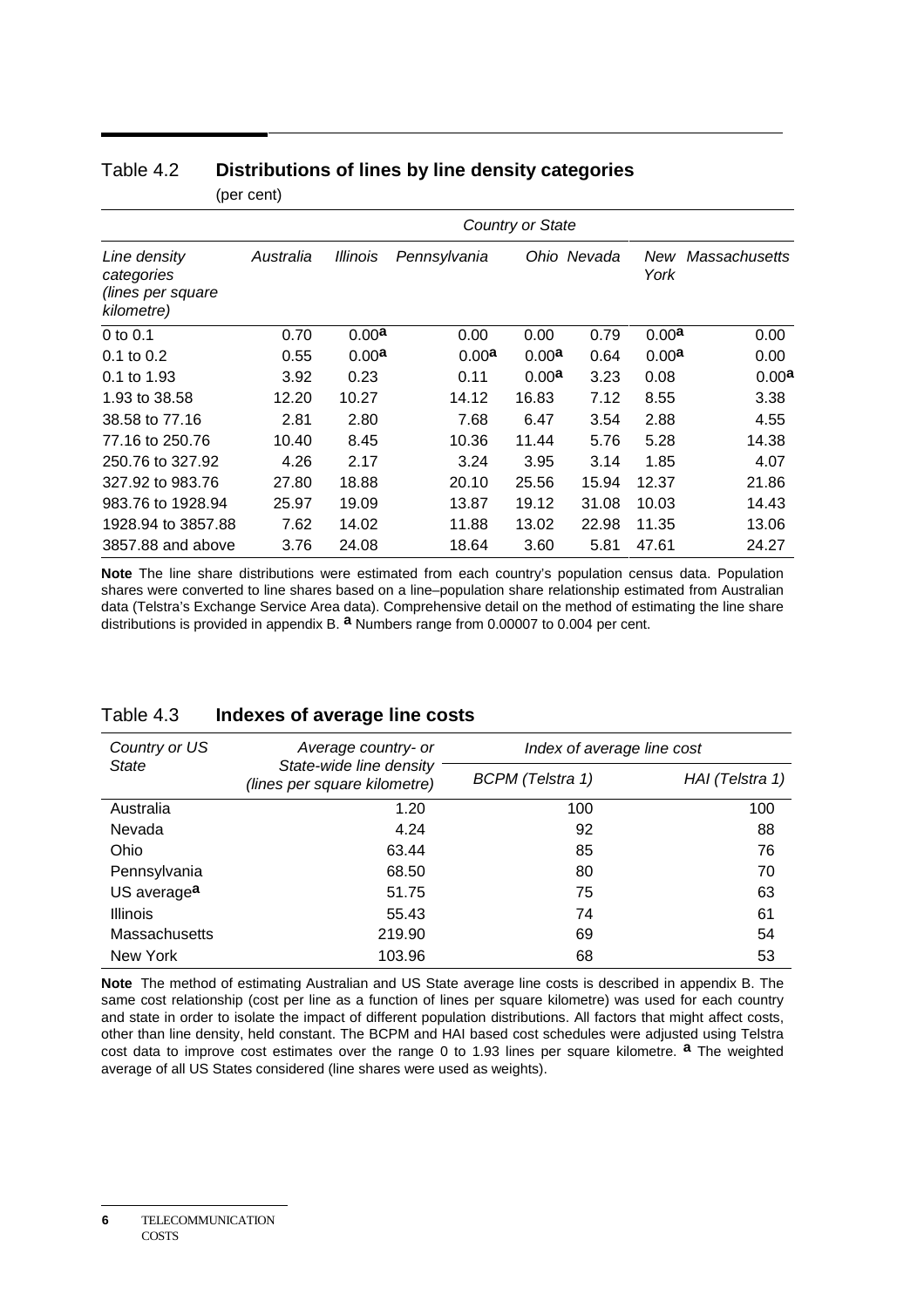#### Table 4.4 **Index of line costs using the adjusted BCPM cost schedule** Low density — 0 to 1.93 lines per square kilometre

| Country or US   | Per cent of                   | Index of average line cost        |                                 |         |
|-----------------|-------------------------------|-----------------------------------|---------------------------------|---------|
| <b>State</b>    | lines in<br>low density areas | Low density<br>areas <sup>a</sup> | Remaining<br>areas <sup>p</sup> | Overall |
| Australia       | 5.17                          | 460                               | 80                              | 100     |
| Nevada          | 4.65                          | 477                               | 73                              | 92      |
| Ohio            | 0.002                         | 389                               | 85                              | 85      |
| Pennsylvania    | 0.11                          | 389                               | 80                              | 80      |
| <b>Illinois</b> | 0.23                          | 389                               | 73                              | 74      |
| Massachusetts   | 0.004                         | 389                               | 69                              | 69      |
| New York        | 0.08                          | 389                               | 68                              | 68      |

**Note** The method of estimating Australian and US State average line costs is described in appendix B. The same cost relationship (cost per line as a function of lines per square kilometre) was used for each country and state in order to isolate the impact of different population distributions. All factors that might affect costs, other than line density, held constant. The BCPM based cost schedule was adjusted using Telstra cost data to improve cost estimates over the range 0 to 1.93 lines per square kilometre.

**a** Low-density areas are those with line densities between 0 and 1.93 lines per square kilometre (0 and 5 lines per square mile). **b** Remaining areas are those with more than 1.93 lines per square kilometre.

| Country or US<br>Per cent of<br><b>State</b><br>lines in<br>low density areas |                                   |                                 | Index of average line cost |     |  |
|-------------------------------------------------------------------------------|-----------------------------------|---------------------------------|----------------------------|-----|--|
|                                                                               | Low density<br>areas <sup>a</sup> | Remaining<br>areas <sup>p</sup> | Overall                    |     |  |
| Australia                                                                     | 5.17                              | 666                             | 69                         | 100 |  |
| Nevada                                                                        | 4.65                              | 691                             | 58                         | 88  |  |
| Ohio                                                                          | 0.002                             | 563                             | 76                         | 76  |  |
| Pennsylvania                                                                  | 0.11                              | 563                             | 70                         | 70  |  |
| <b>Illinois</b>                                                               | 0.23                              | 563                             | 60                         | 61  |  |
| <b>Massachusetts</b>                                                          | 0.004                             | 563                             | 54                         | 54  |  |
| New York                                                                      | 0.08                              | 564                             | 52                         | 53  |  |

## Table 4.5 **Index of line costs using the adjusted HAI cost schedule**

Low density — 0 to 1.93 lines per square kilometre

**Note** The method of estimating Australian and US State average line costs is outlined in appendix B. The same cost relationship (cost per line as a function of lines per square kilometre) was used for each country and state in order to isolate the impact of different population distributions. All factors that might affect costs, other than line density, held constant. The HAI based cost schedule was adjusted using Telstra cost data to improve cost estimates over the range 0 to 1.93 lines per square kilometre.

**a** Low-density areas are those with line densities between 0 and 1.93 lines per square kilometre (0 and 5 lines per square mile). **b** Remaining areas are those with more than 1.93 lines per square kilometre.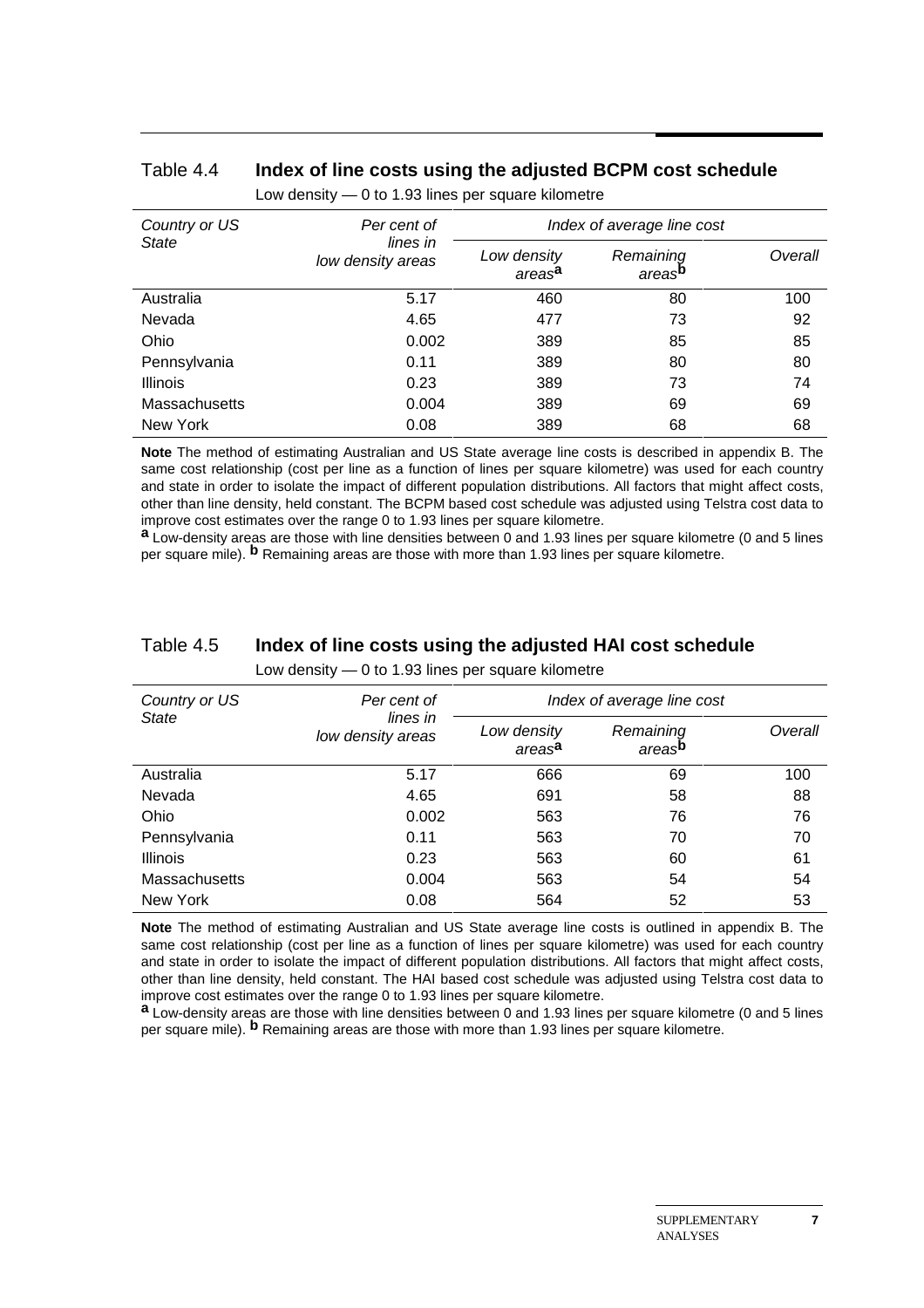The results for the original countries and US States examined together with those included in the supplementary analyses are presented in the tables below (again with the same table numbers as the corresponding numbers in the Staff Paper).

| Country or US   | Average country- or                                     | Index of average line cost |                 |
|-----------------|---------------------------------------------------------|----------------------------|-----------------|
| State           | State-wide line density<br>(lines per square kilometre) | <b>BCPM</b> (Telstra 1)    | HAI (Telstra 1) |
| Finland         | 9.10                                                    | 115                        | 123             |
| Australia       | 1.20                                                    | 100                        | 100             |
| Oregon          | 8.13                                                    | 98                         | 96              |
| New Zealand     | 6.50                                                    | 96                         | 93              |
| Nevada          | 4.24                                                    | 92                         | 88              |
| Washington      | 20.29                                                   | 87                         | 80              |
| Ohio            | 63.44                                                   | 85                         | 76              |
| Pennsylvania    | 68.50                                                   | 80                         | 70              |
| <b>Illinois</b> | 55.43                                                   | 74                         | 61              |
| Massachusetts   | 219.90                                                  | 69                         | 54              |
| California      | 53.18                                                   | 69                         | 53              |
| New York        | 103.96                                                  | 68                         | 53              |

#### Table 4.3 **Indexes of average line costs**

**Note** The method of estimating Country and US State average line costs is described in appendix B. The same cost relationship (cost per line as a function of lines per square kilometre) was used for each country and state in order to isolate the impact of different population distributions. All factors that might affect costs, other than line density, held constant. The BCPM and HAI based cost schedules were adjusted using Telstra cost data to improve cost estimates over the range 0 to 1.93 lines per square kilometre.

#### Table 4.4 **Index of line costs using the adjusted BCPM cost schedule**

Low density — 0 to 1.93 lines per square kilometre

| Country or US   | Per cent of lines in low | Index of average line cost     |                  |         |
|-----------------|--------------------------|--------------------------------|------------------|---------|
| State           | density areas            | Low density areas <sup>a</sup> | Remaining areasb | Overall |
| Finland         | 4.29                     | 396                            | 103              | 115     |
| Australia       | 5.17                     | 460                            | 80               | 100     |
| Oregon          | 3.52                     | 422                            | 86               | 98      |
| New Zealand     | 5.43                     | 402                            | 78               | 96      |
| Nevada          | 4.65                     | 477                            | 73               | 92      |
| Washington      | 2.12                     | 397                            | 80               | 87      |
| Ohio            | 0.002                    | 389                            | 85               | 85      |
| Pennsylvania    | 0.11                     | 389                            | 80               | 80      |
| <b>Illinois</b> | 0.23                     | 389                            | 73               | 74      |
| Massachusetts   | 0.004                    | 389                            | 69               | 69      |
| California      | 0.66                     | 399                            | 66               | 69      |
| New York        | 0.08                     | 389                            | 68               | 68      |

**Note** The method of estimating Country and US State average line costs is described in appendix B. The same cost relationship (cost per line as a function of lines per square kilometre) was used for each country and state in order to isolate the impact of different population distributions. The BCPM based cost schedule was adjusted using Telstra cost data to improve cost estimates over the range 0 to 1.93 lines per square kilometre. **a** Low-density areas are those with line densities between 0 and 1.93 lines per square kilometre (0 and 5 lines per square mile). **b** Remaining areas are those with more than 1.93 lines per square kilometre.